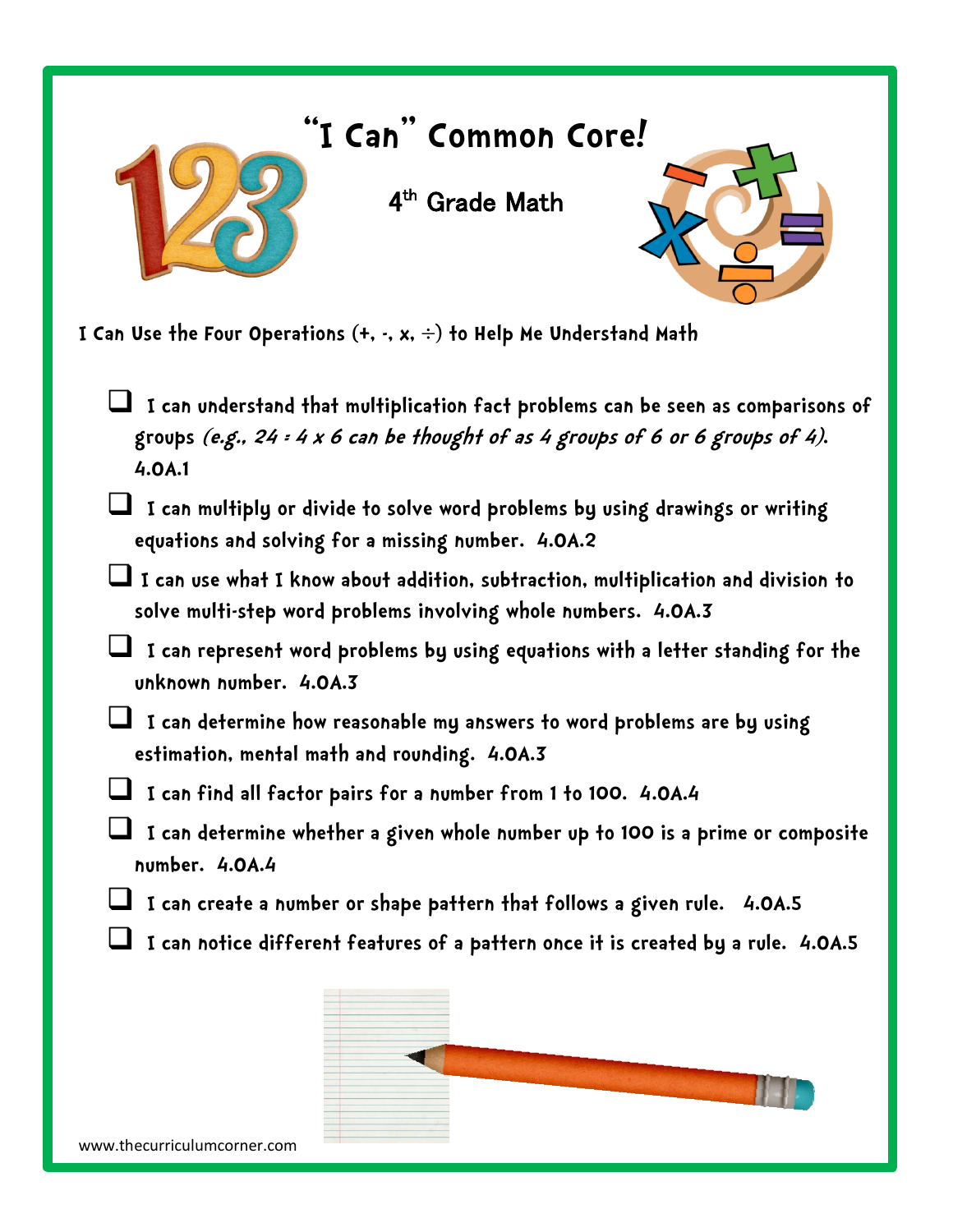## **I Can Use Number Sense and Place Value to Help Me Understand Math**

- **I can recognize that in multi-digit whole number, a digit in one place represents ten times what it represents in the place to its right. 4.NBT.1**
- **I can read and write larger whole numbers using numerals, words and in expanded form. 4.NBT.2**
- **I can compare two large numbers using symbols to show the comparison. 4.NBT.2**
- **I can round large whole numbers to any place. 4.NBT.3**
- **I can add and subtract large numbers. 4.NBT.4**
- **I can multiply a whole number up to four digits by a one-digit whole number. 4.NBT.5**
- **I can multiply two two-digit numbers. 4.NBT.5**
- **I can find whole-number quotients and remainders with up to four-digit dividends and one-digit divisors. 4.NBT.6**

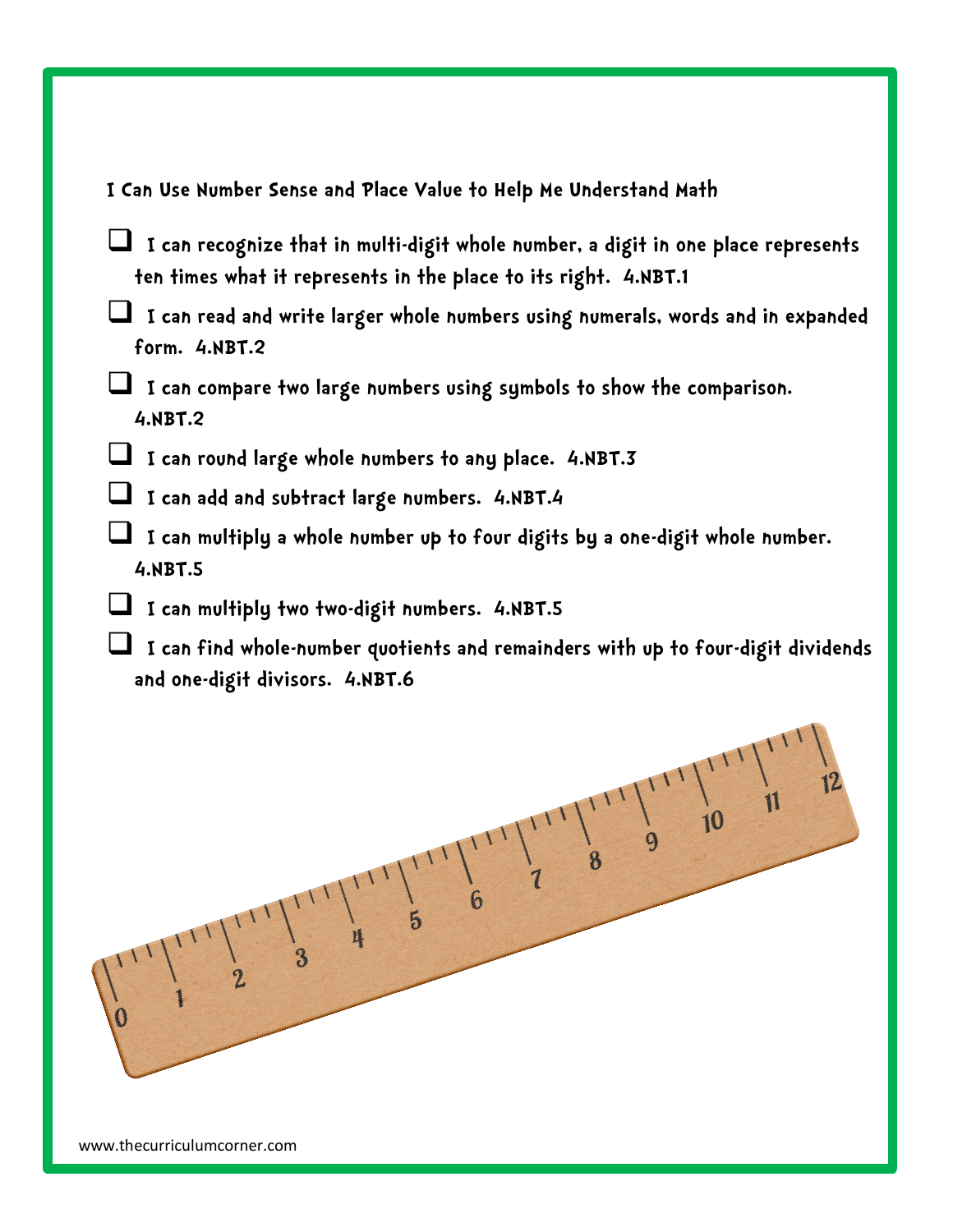**I Can Use Fractions to Help Me Understand Math I can explain (and show models for) why multiplying a numerator and a denominator by the same number does not change the value of a fraction. 4.NF.1 I can compare two fractions with different numerators and different denominators by creating common denominators or numerators or by comparing them to a benchmark fraction like one-half. 4.NF.2 I can recognize that comparisons of fractions are valid only when the two fractions refer to the same whole. 4.NF.2 I can compare fractions using symbols and justify the comparison by using models. 4.NF.2 I can understand that improper fractions have a greater numerator than denominator. 4.NF.3 I can understand addition and subtraction of fractions as joining and separating parts referring to the same whole. 4.NF.3 I can decompose a fraction into a sum of fractions with the same denominator. 4.NF.3 I can add and subtract mixed numbers with like denominators. 4.NF.3 I can solve word problems involving addition and subtraction of fractions with like denominators. 4.NF.3 I can multiply a fraction by a whole number. 4.NF.4 I can solve word problems involving multiplication of a fraction by a whole number. 4.NF.4 I can show a fraction with a denominator of 10 as an equivalent fraction with a denominator of 100 in order to add the two fractions. 4.NF.5 I can use decimals to show fractions with denominators of 10 and 100. 4.NF.6 I can compare two decimals to hundredths by reasoning about their size. 4.NF.7**